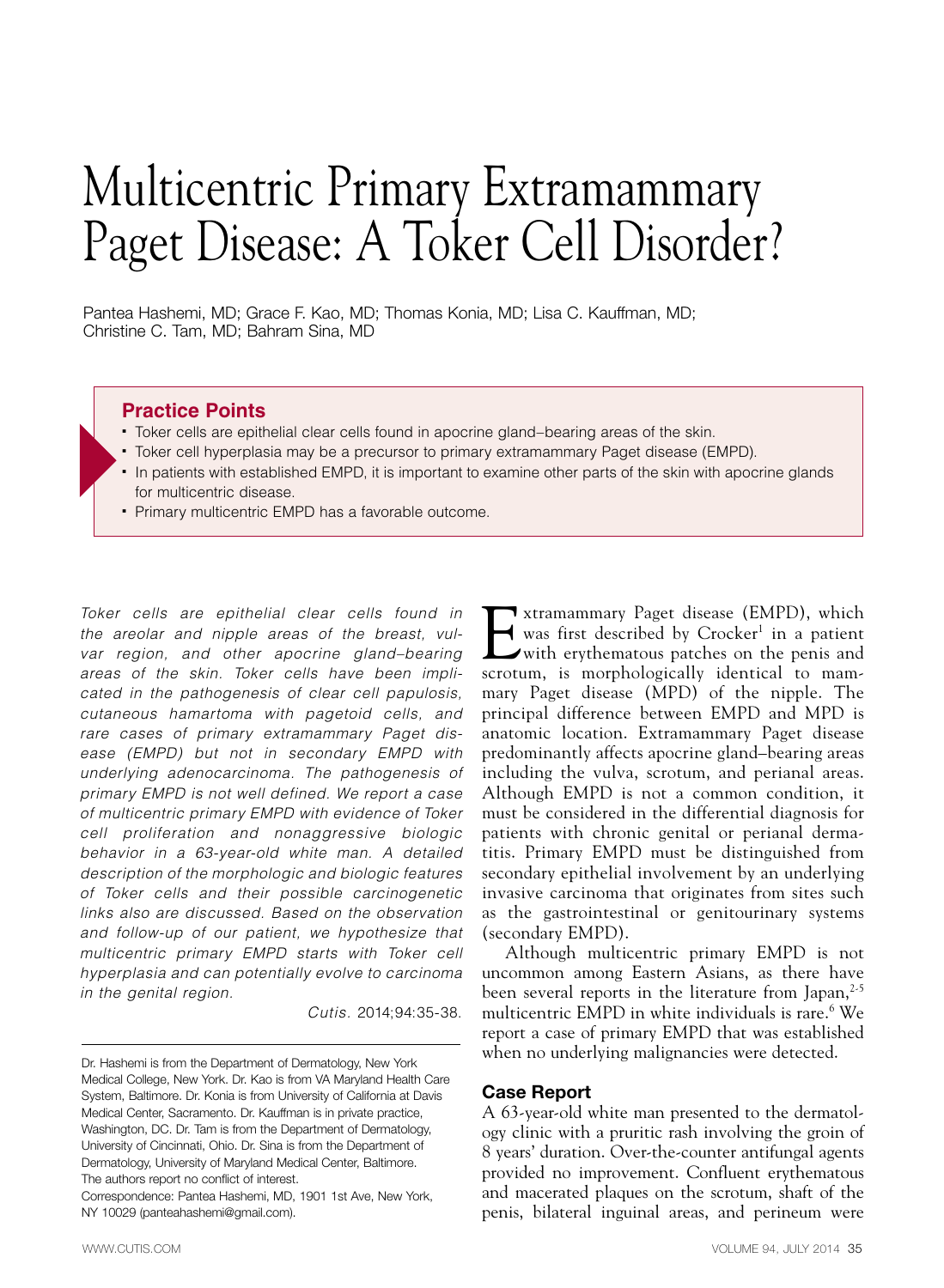noted on clinical examination (Figure 1). There also were well-demarcated,  $4\times5$ -cm, erythematous, velvety plaques on the right axilla and a small erythematous plaque on the left axilla. Systemic workup including colonoscopy, cystoscopy, and magnetic resonance imaging of the abdomen and pelvis were unremarkable. A positron emission tomography–computed tomography scan revealed foci of hypermetabolic activity in the bilateral inguinal nodes that were interpreted as evidence of an inflammatory process.

Fourteen biopsies were taken from the clinically involved regions in the genital area to delineate the extent of involvement. They all showed intraepidermal carcinoma characterized by large cells with clear cytoplasm and large hyperchromatic nuclei throughout the epidermis, which were more abundant in the basilar and lower portions of the epidermis (Figure 2). There was no evidence of underlying carcinoma in the dermis.

On immunohistochemical staining, the neoplastic cells were diffusely and strongly positive for cytokeratin 7 (Figure 3) and moderately positive for carcinoembryonic antigen, estrogen and progesterone receptors, and *ERBB2* (formerly *HER-2/neu*). Additional immunostaining for cytokeratin 20 and gross cystic disease fluid protein 15 were negative. High-molecular-weight keratin staining highlighted background epithelium and spared neoplastic cells. Mucicarmine staining highlighted mucin within the cytoplasm of neoplastic cells. Ultrastructural studies showed evidence of apocrine differentiation in the neoplastic cells with deeply indented, bean-shaped nuclei and clear cytoplasm with inconspicuous organelles. Clinically unaffected skin from the periumbilical region also was biopsied. The histology demonstrated Toker cells characterized by clear cytoplasm, small vesicular nuclei, and the absence of hyperchromasia (Figure 4).

The patient was treated with 6 cycles of 5-aminolevulinic acid 20% photodynamic therapy but showed no improvement. Imiquimod cream 5% resulted in mild clinical improvement in the axillae but caused severe irritation in the groin and was discontinued after 3 months. A radiology consultation obtained 6 years prior to presentation determined that the risk associated with radiation therapy outweighed any possible benefits. Although localized disease persisted, repeated biopsies and positron emission tomography–computed tomography scans did not show any evidence of invasion or metastasis, respectively. Three years after initial presentation, groin lesions progressed to become more erythematous and vegetative. The corresponding histology demonstrated EMPD. An ancillary test (polymerase chain reaction analysis) for low- and high-risk human papillomavirus was negative.

#### Comment

Primary EMPD has been well documented in the literature to have a favorable prognosis if adequately treated. The few cases reported from Japan on EMPD without underlying adenocarcinoma had good outcomes.2,3 Further reports of multicentric EMPD involving 2 or 3 sites in the axillae and/or genital region did not reveal any



**Figure 1.** Confluent erythematous and macerated plaques on the scrotum, shaft of the penis, bilateral inguinal areas, and perineum.



**Figure 2.** Histopathologic examination of the genital region showed Paget cells with large round and oval hyperchromatic nuclei and abundant pale cytoplasm (H&E, original magnification  $\times$ 400).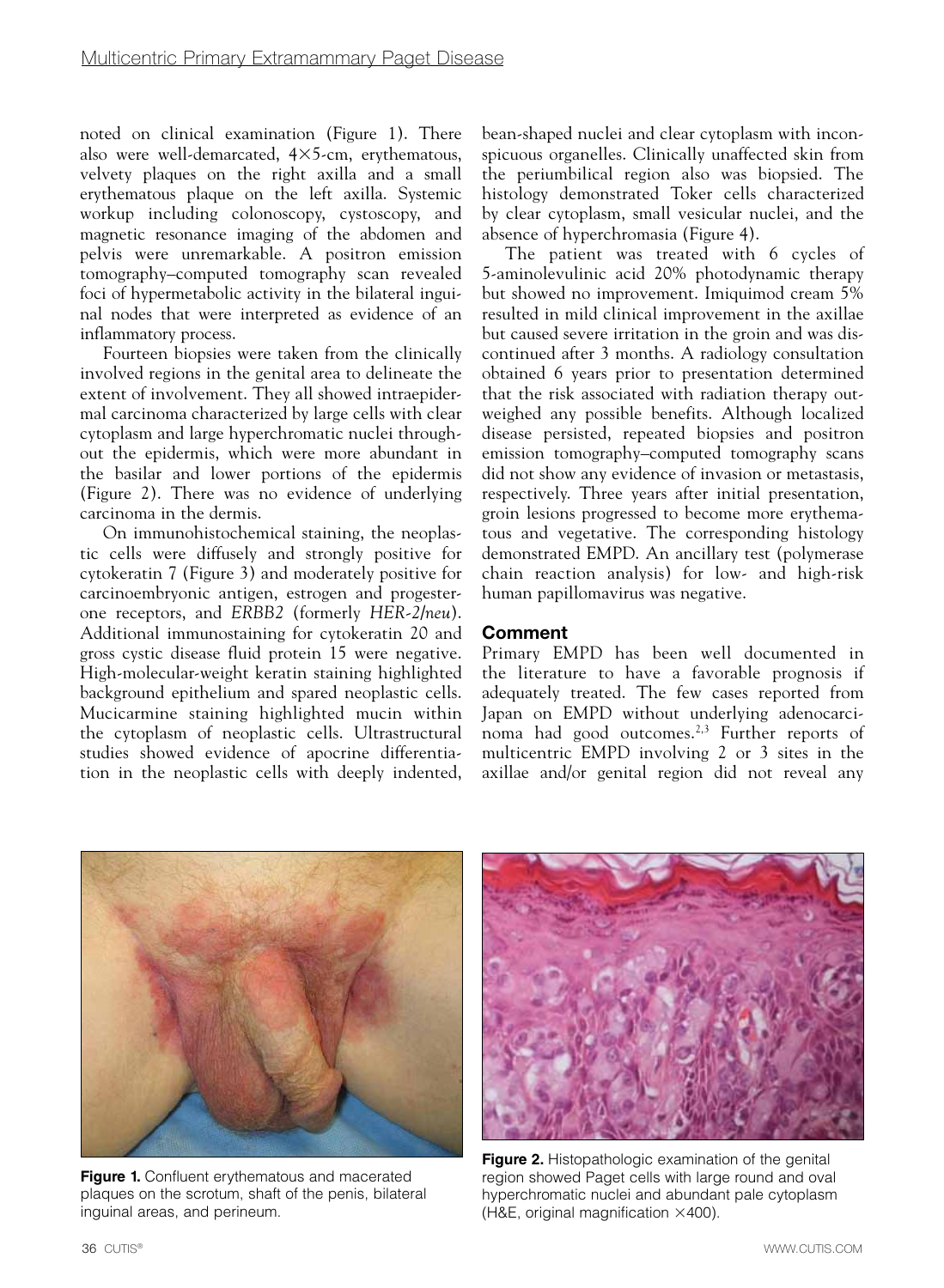

**Figure 3.** Immunohistochemical staining for cytokeratin 7 showed diffusely positive clear cells in the epidermis (H&E, original magnification  $\times$  200).



**Figure 4.** Histopathologic examination of clinically unaffected skin of the periumbilical region revealed Toker cells with round nuclei and pale cytoplasm (arrows) scattered in the lower epidermis (H&E, original magnification  $\times$ 400).

progression to invasive carcinomas after adequate follow-up.3-9 Indeed, many of these cases, particularly those in the genital region, were aggressively treated with surgery, topical chemotherapy, immunomodulatory agents, and radiation; therefore, their natural course is not known.<sup>2</sup> A Japanese study conducted at 75 medical institutions (1987-1991) included 46 EMPD patients with multiple (ie, 2 or 3) sites of involvement.<sup>10</sup> Some of the patients with a combination of genital and axillary lesions were followed without any treatment. None of the EMPD patients with axillary involvement developed invasive carcinoma after 4- to 12-year follow-up.10

## Classification and Characteristics of MPD and EMPD

| Type                                                                            | <b>Description</b>         |
|---------------------------------------------------------------------------------|----------------------------|
| <b>MPD</b>                                                                      | Extension of mammary       |
|                                                                                 | adenocarcinoma to nipple   |
|                                                                                 | and areola                 |
| <b>Primary EMPD</b>                                                             | Originates from Toker      |
|                                                                                 | cells and can occur        |
|                                                                                 | as a localized or          |
|                                                                                 | multicentric neoplasm      |
| Secondary EMPD                                                                  | Associated with underlying |
|                                                                                 | adnexal carcinomas         |
|                                                                                 | or internal visceral       |
|                                                                                 | adenocarcinomas            |
| Abbreviations: MPD, mammary Paget disease; EMPD,<br>extramammary Paget disease. |                            |

Toker cells, which were first described in 1970,<sup>11</sup> have been recognized as precursors to EMPD.<sup>12-14</sup> Toker cells are intraepithelial cells with clear to pale-staining cytoplasm that are smaller in size than Paget cells but larger than neighboring keratinocytes. They are found in approximately 10% of normal nipples.11,14 Toker cells show vesicular chromatin, whereas Paget cells are hyperchromatic with prominent nucleoli.<sup>12</sup> Willman et al<sup>15</sup> examined 11 vulvectomies for the presence of Toker cells in association with mammarylike glands of the vulva. They demonstrated the presence of Toker cells in 4 (36%) of the samples.<sup>15</sup> Additionally, Van der Putte et al<sup>16</sup> observed Toker cells in an areolar lesion in a 47-year-old woman with MPD without underlying adenocarcinoma, suggesting that cases of MPD and EMPD confined to epithelial cells may be derived from Toker cells. Toker cells have been associated in the pathogenesis of 2 other benign entities, including clear cell papulosis<sup>17,18</sup> and cutaneous hamartoma with pagetoid cells.19

Primary EMPD has the potential to develop in several regions of the skin that contain apocrine glands. Our patient presented with persistent genital lesions for many years without any concerns of axillary disease. Interestingly, biopsies from normalappearing skin in the periumbilical region revealed clear cells (Figure 4). Likewise, Toker cells have been described in biopsies from clinically unaffected skin of the axillae in some cases where EMPD was identified in the genital regions.<sup>3,5</sup> Genital lesions were the main clinical presentation and preceded axillary involvement in most instances.<sup>3,5,9</sup> Therefore,